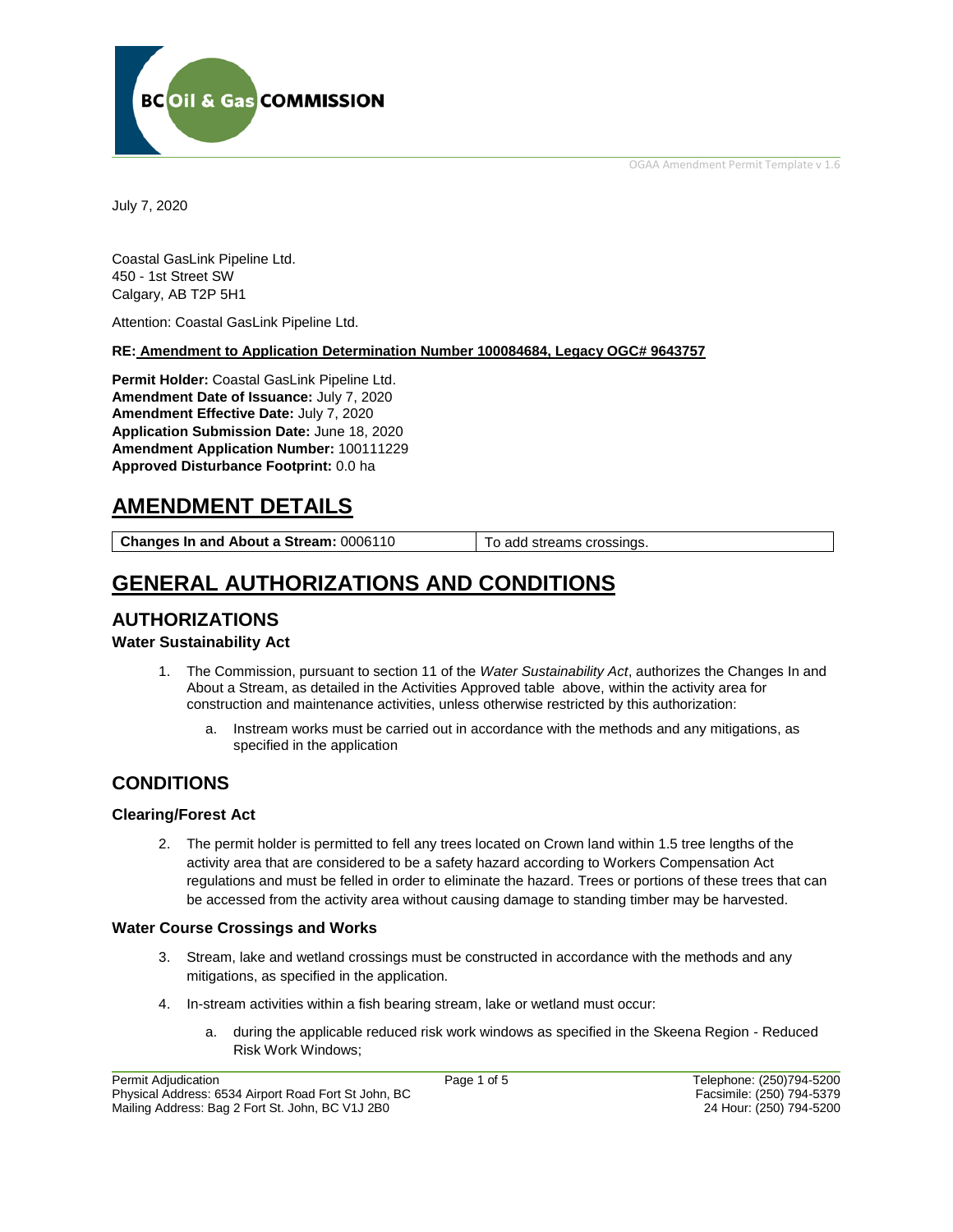- b. in accordance with alternative timing and associated mitigation recommended by a Qualified Professional and accepted by the Commission; or
- c. in accordance with an authorization or letter of advice from Fisheries and Oceans Canada that is provided to the Commission.
- 5. At any time, the Commission may suspend instream works authorized under this permit. Suspensions on instream works will remain in place until such time as the Commission notifies permit holders that works may resume. Reasons for suspension of works may include, but are not limited to, drought conditions and increased environmental or public safety risks.
- 6. Equipment used for activities under this Permit must not be situated in a stream channel unless it is dry or frozen to the bottom at the time of the activity.
- 7. The permit holder must ensure any instream works related to maintenance are planned and overseen by a qualified professional. This individual must assess and determine whether planned works pose a risk to any of the features listed below, and is responsible for developing and implementing mitigation measures to reduce any potential impacts on these features, as required:
	- a. fish or important fisheries habitat;
	- b. species identified as special concern, threatened, or endangered under the federal *Species at Risk Act*; or
	- c. species identified by Order as a species at risk under the *Forest and Range Practices Act* or the *Oil and Gas Activities Act.*

This assessment must be provided to the Commission upon request.

- 8. Following initial construction, stream, lake and wetlands crossings are authorized for necessary maintenance activities on the activity area except for:
	- a. works within the boundary of a provincial park;
	- b. stream bank or stream bed revetment works in a stream classified as S1, S2, S3, S4 or S5;
	- c. permanent alteration of a stream bank;
	- d. works within a Temperature Sensitive Stream established by order under s. 27 of the Environmental Protection and Management Regulation; or
	- e. works within a Fisheries Sensitive Watershed established by order under s. 28 of the Environmental Protection and Management Regulation.
- 9. Mechanical stream crossings must be constructed, maintained and deactivated according to the following requirements, as applicable:
	- a. To facilitate construction of a crossing, a machine is permitted to ford the stream a maximum of one time in each direction at the crossing location.
	- b. Only bridges, culverts, ice bridges or snow fills may be constructed at stream crossings;
	- c. The permit holder must ensure that permanent bridges are designed and fabricated in compliance with:
		- i. the Canadian Standards Association Canadian Bridge Design Code, CAN/CSA-S6; and
		- ii. soil property standards, as they apply to bridge piers and abutments; set out in the Canadian Foundation of Engineering Manual.
	- d. Except with leave of the Commission, the permit holder must ensure that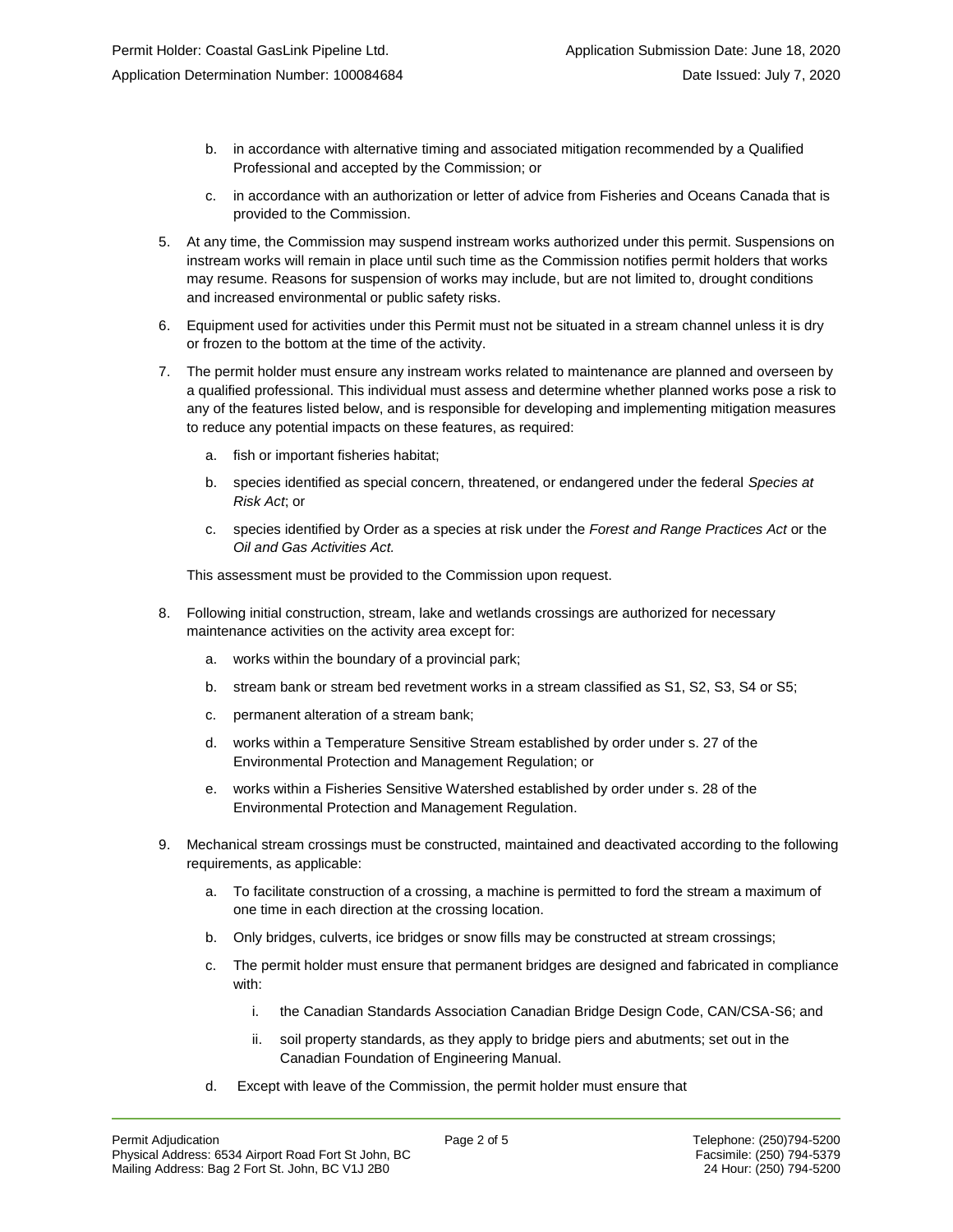- i. culverts are designed and fabricated in compliance with the applicable:
	- a. Canadian Standards Association CSA G401,Corrugated Steel Pipe Products; or
	- b. Canadian Standards Association Standard CSA B1800, Section B182.2, Plastic Non-pressure Pipe Compendium; or
- ii. any pipe installed in lieu of a culvert is of at least equivalent standard and strength as any culvert as specified above.
- e. Except with leave of the Commission, the permit holder must ensure that bridges or culverts meet the criteria set out in i., ii. or iii. below:
	- i. the bridge or culvert is designed to pass the highest peak flow of the stream that can reasonably be expected within the return periods set out in Column 2 of the table below for the period the permit holder anticipates the structure will remain on site, as set out in Column 1 of the table below:

| Anticipated period crossing structure will remain on site                                   | Peak flow period |
|---------------------------------------------------------------------------------------------|------------------|
| Bridge or culvert, 3 years or less                                                          | 10 years         |
| Bridge other than a bridge within a community watershed, more than 3 years but less than 15 | 50 years         |
| Bridge within a community watershed, more than 3 years                                      | 100 years        |
| Bridge, 15 years or more                                                                    | 100 years        |
| Culvert, more than 3 years                                                                  | 100 years        |

- ii. the bridge, or any component of the bridge:
	- a. is designed to pass expected flows during the period the bridge is anticipated to remain on the site;
	- b. is constructed, installed and used only in a period of low flow; and
	- c. is removed before any period of high flow begins.
- iii. the culvert;
	- a. is a temporary installation, and the permit holder does not expect to subsequently install a replacement culvert at that location;
	- b. is not installed in a stream, when the stream contains fish;
	- c. is sufficient to pass flows that occur during the period the culvert remains on the site;
	- d. is installed during a period of low flow; and
	- e. is removed before any period of high flow begins.
- f. Snow fills must consist of clean snow and may only be located on streams that are dry or frozen to the bottom during the period of construction, maintenance and use. Where periodic thaws are anticipated, the permit holder must ensure measures are in place that allows meltwater to pass through, ensure movement of fish is not impeded, and prevent pooling on the upstream side of the snow fill. Snow fill and any installed culverts must be removed prior to spring snow melt;
- g. Ice bridges on fish bearing streams may only be constructed where sufficient water depth and stream flows prevent the bridge structure from coming in contact with the stream bottom;
- h. Water applied to construct an ice bridge on a water body must be sourced in accordance with the *Water Sustainability Act* unless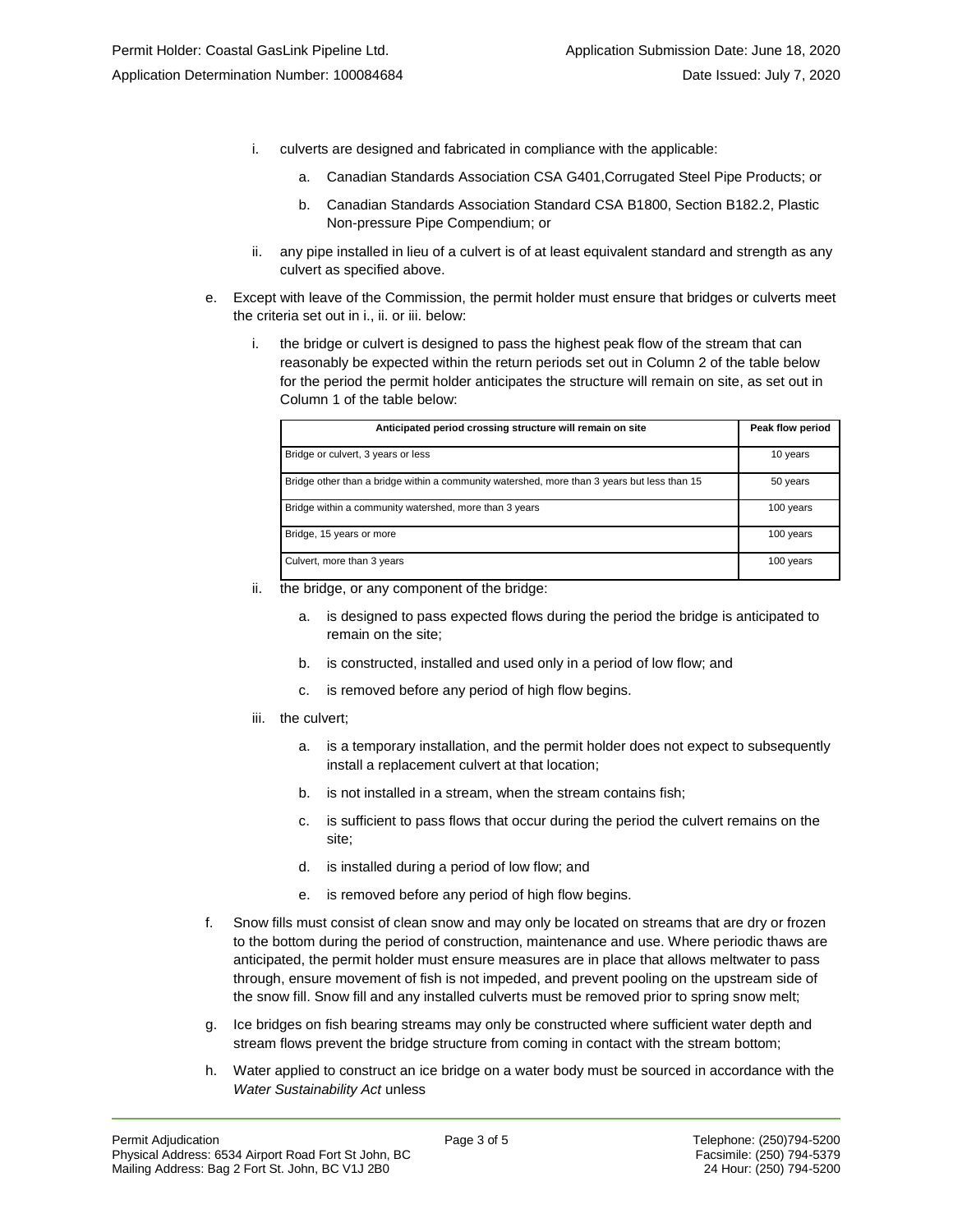- i. the water body is a stream with a stream channel width of at least 5 meters and is not designated as a sensitive stream under the *Fish Protection Act*, or has a riparian class of W1, W3, or L1;
- ii. the water is sourced from the same water body proximal to the location on which the ice bridge is constructed;
- iii. the water body is not within the boundaries of a public park;
- iv. pump intakes do not disturb beds of streams or wetlands and are screened with a maximum mesh size and approach velocity in accordance with the Fisheries and Oceans Canada Freshwater Intake End-of-Pipe Fish Screen Guideline, and
	- a. where the water body is a stream, the flow of water in the stream at the time and location of pumping exceeds 60 litres per second and the instantaneous pumping rate does not exceed 1% of the water flowing in the water body at the time and location the pumping occurs, or
	- b. where the water body is a lake or pond, the cumulative volume of water withdrawn does not exceed 10 cm of lake or pond depth, calculated as the product of lake or pond surface area x 10 cm;
- v. records of water withdrawal and corresponding streamflow measurements are maintained by the permit holder and provided to the Commission upon request.
- i. Bridge or culvert abutments, footings and associated scour protection must be located outside the natural stream channel and must not constrict the channel width.
- j. Wetland crossings must be constructed, maintained and removed in accordance with the following:
	- i. organic cover within and adjacent to the wetland must be retained;
	- ii. minimize erosion or release of sediment within the wetland;
	- iii. any padding materials must be placed on the wetland surface only and must not be used for infilling;
	- iv. any padding materials must be removed as soon as practicable following construction, considering weather and ground conditions; and
	- v. the wetland, including banks and bed, must be restored, to the extent practicable, to the condition that existed before the crossing was initiated.
- 10. Log fill stream crossings must be must be planned and conducted in accordance with the following requirements:
	- a. log fill crossings are authorized to be used in streams with a riparian classification of S6 only;
	- b. must not occur unless the stream is frozen to its bed or is completely dry;
	- c. a separation layer of clean snow or geotextile must be placed in the stream prior to installation of log bundles;
	- d. the crossing does not impede melt water from periodic thaws;
	- e. log fills must be removed prior to spring snow melt; and
	- f. logs must be free from dirt and debris.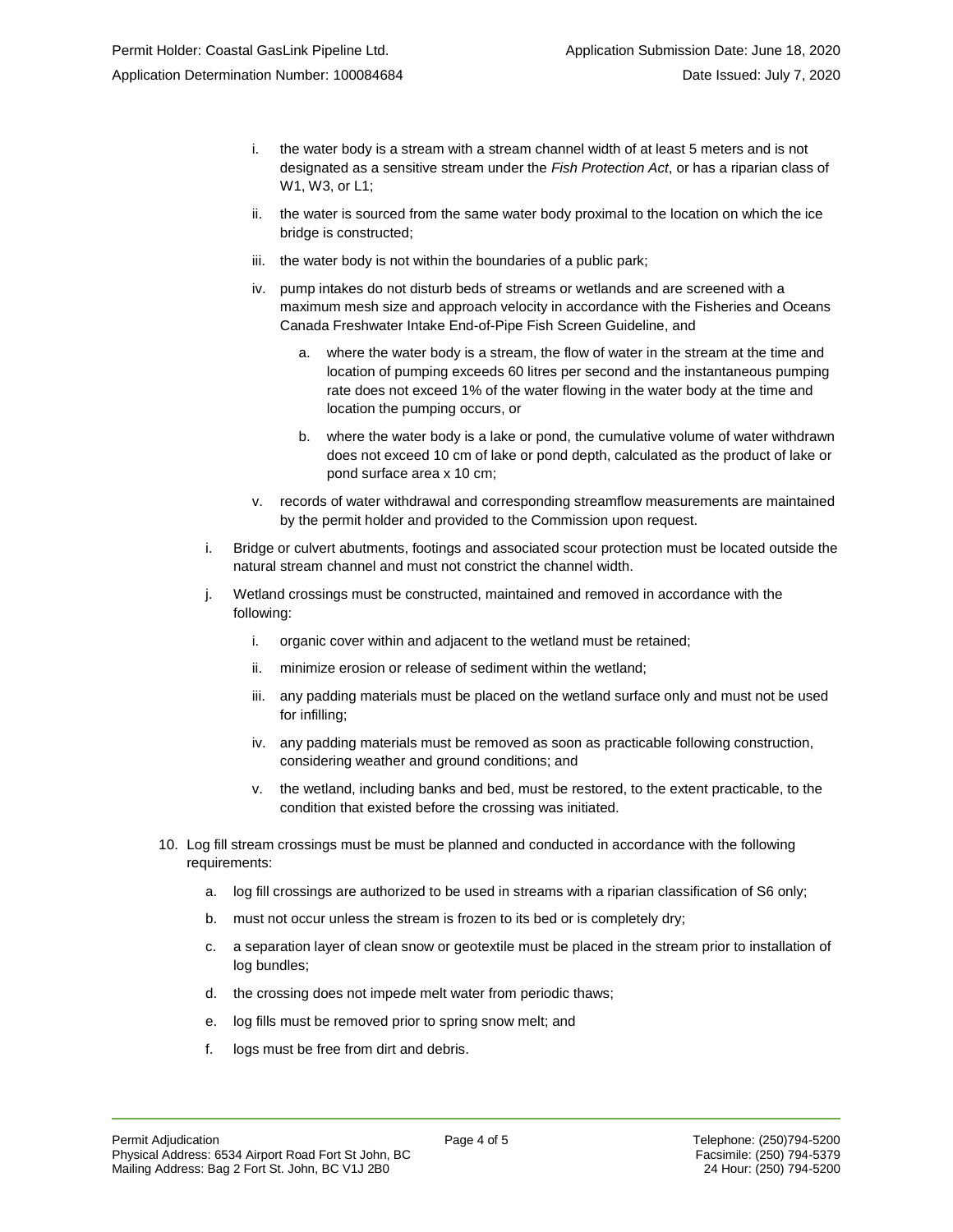# **ADVISORY GUIDANCE**

1. Unless a condition or its context suggests otherwise, terms used in this approval have the same meaning as the Environmental Protection and Management Regulation under the Oil and Gas Activities Act.

All pages included in this permit and any attached documents form an integral part of this permit.

Justin alu

\_\_\_\_\_\_\_\_\_\_\_\_\_\_\_\_\_\_\_\_\_\_\_\_\_\_\_\_\_\_\_\_\_\_\_\_\_\_ Justin Anderson Authorized Signatory Commission Delegated Decision Maker

Copied to:

Land Agent – CWL Energy Management Ltd.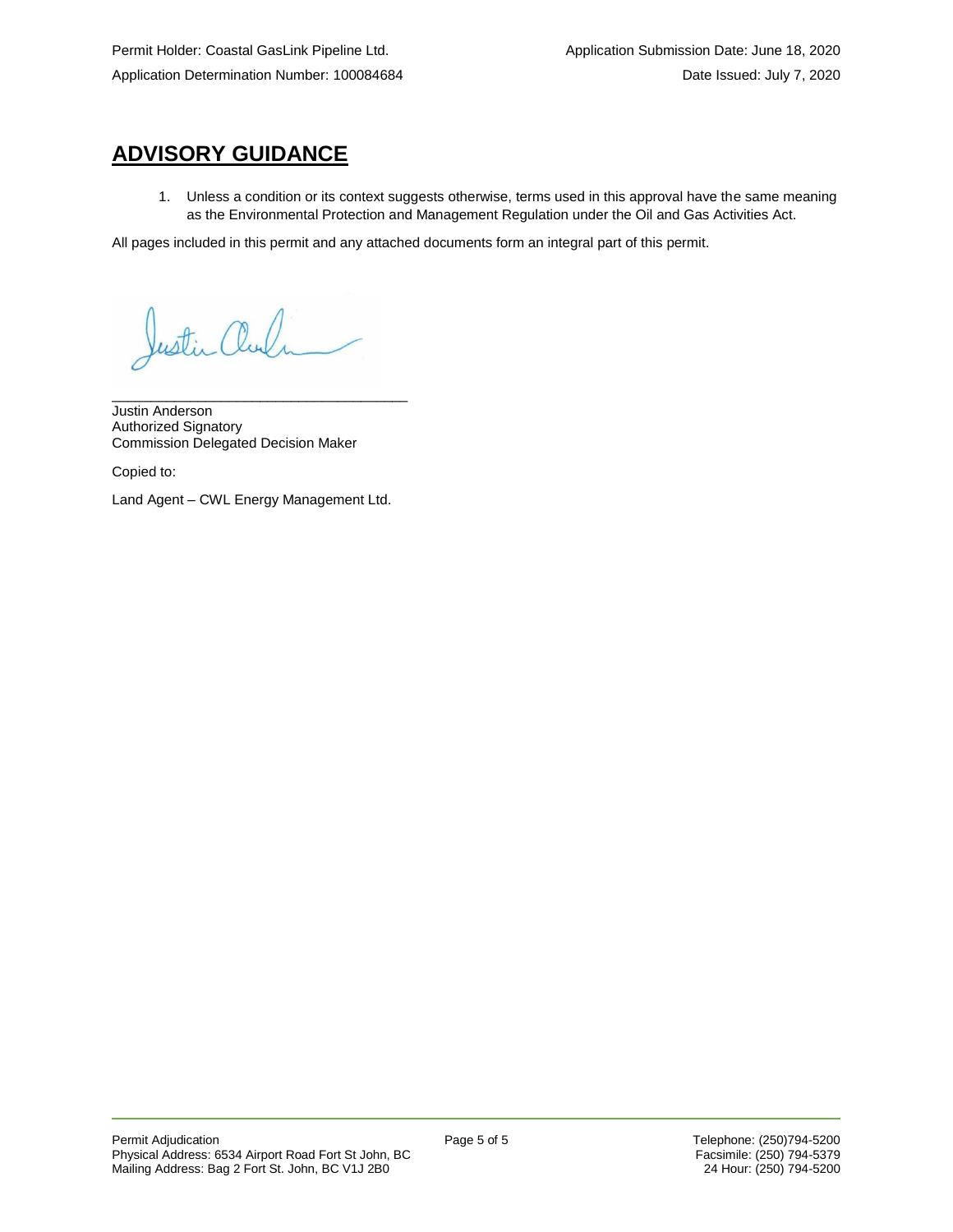

Non OGAA v 4.1

<span id="page-5-0"></span>August 28, 2018

Coastal GasLink Pipeline Ltd. 450-1st Street, SW Calgary, AB T2P 5H1

Attention: Coastal GasLink Pipeline Ltd.

## **RE: Determination of OGC Legacy Number 9643757**

**Permit Holder:** Coastal GasLink Pipeline Ltd. **Date of Issuance:** August 28, 2018 **Effective Date:** August 28, 2018 **Application Submitted Date:** December 17, 2015 **Application Determination Number**: 100084684 **[Approved Disturbance Footprint:](#page-5-0)** 2.94 ha

## **ACTIVITIES APPROVED**

**Associated Oil & Gas Activity No.:** 00188586 **[Type:](https://bi.bcogc.ca/Application%20Processing/Interactive%20Reports/(BIL-041)%20AMS%20Decision%20Summary.aspx)** Deck Site

# **GENERAL AUTHORIZATIONS and CONDITIONS**

## **AUTHORIZATIONS**

## **Land Act**

- 1. The BC Oil and Gas Commission (the "Commission") pursuant to section 39 of the *Land Act* hereby authorizes the Permit Holder referenced above to construct and operate a related activity(s) as detailed in, Activities Approved table above and the Activity Details table(s) below, when applicable, for the purposes of carrying out oil and gas activities as defined in the *Oil and Gas Activities Act* (OGAA); subject to the conditions set out herein.
- 2. The authorizations granted under this permit are limited to the area identified in the areas described construction plan, CGW4703-MCSL-G-MP-548, drawing number 3111-21424, revision 0, dated 2015-11-16 (the "construction plan"), by McElhanney Geomatics Professional Land Surveying Ltd. as submitted to the Commission in the permit application dated December 17, 2015; herein after referred to as the 'activity area'.
- 3. The Commission, pursuant to section 39 of the *Land Act*, hereby authorizes the occupation and use of any Crown land located within the activity area.
	- a) A licence authorized under section 39 of the *Land Act* for the Crown land portion of this application will follow. The Permit Holder is subject to the conditions contained in the Licence.
	- b) The authorization to occupy and use Crown land under the Licence expires two years from the date of issuance, unless the Commission has received notice of construction start, or this permit is otherwise extended, suspended, cancelled, surrendered or declared spent.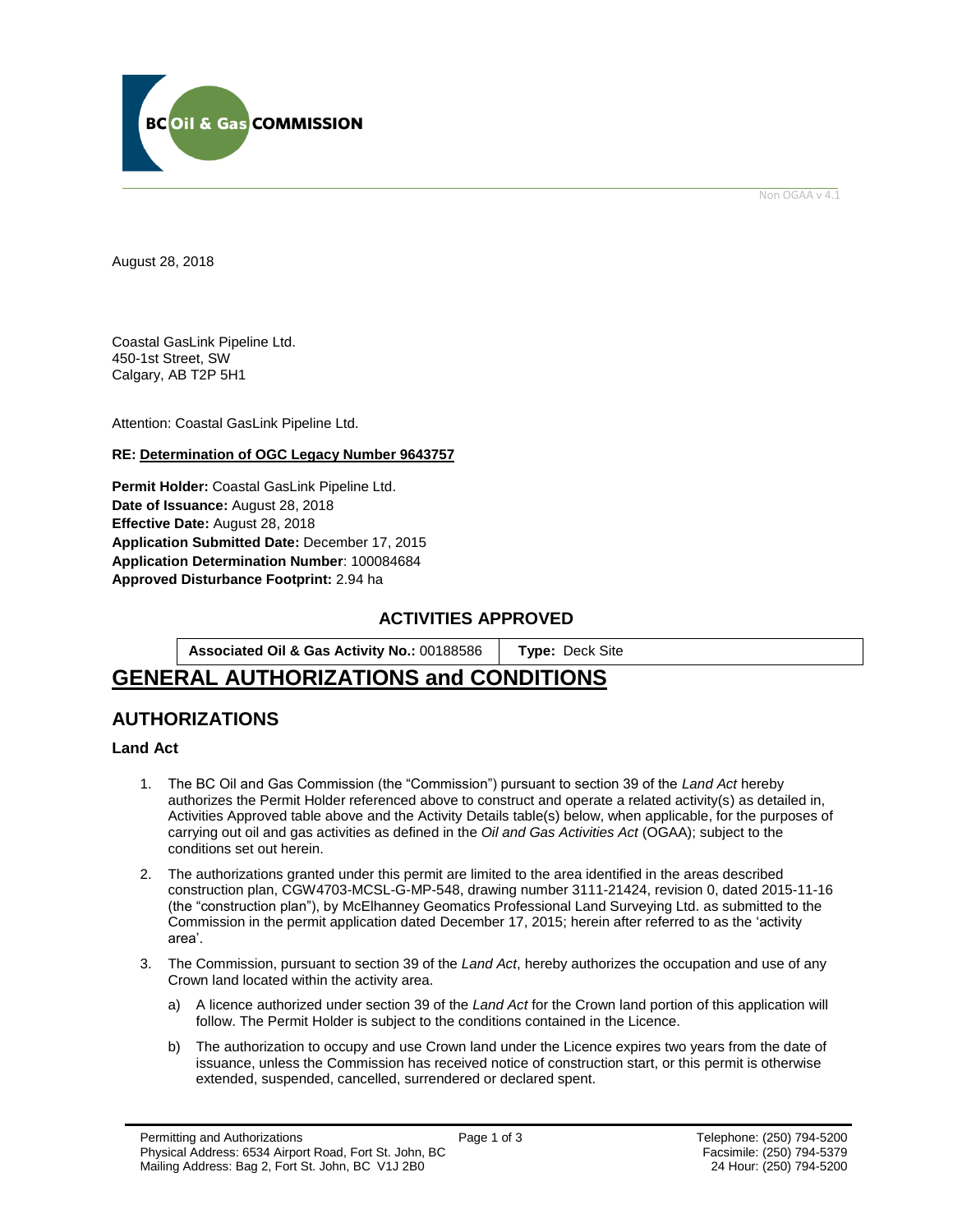Application Determination number: 100084684 Date Issued: August 28, 2018

- c) The authorization to occupy and use Crown land does not entitle the Permit Holder to exclusive possession of the activity area.
- d) The total disturbance within the activity area must not exceed the total approved disturbance footprint as referenced above.

## **CONDITIONS**

#### **Notification**

- 4. A notice of construction start must be submitted, as per the relevant Commission process at the time of submission, at least 48 hours prior to the commencement of activities under this permit.
- 5. Within 60 days of the completion of construction activities under this permit, the Permit Holder must submit to the Commission a post-construction plan as a shapefile and PDF plan accurately identifying the location of the total area actually disturbed under this permit. The shapefile and plan must be submitted via eSubmission.
- 6. At least 5 (five) working days prior to the commencement of construction, the Permit Holder must provide a notice of works to any First Nation(s) who may have Aboriginal Interests identified, as per the BC First Nations Consultative Areas Database, within the area in which the works are to occur.
- 7. Notify Kitselas First Nation Lands and Resources Department 7 days prior to the commencement of works and provide a schedule of works.
- 8. Upon discovery of archeological sites protected under the Heritage Conservation Act the proponent must contact Kitselas First Nation.

#### **Environmental**

- 9. Construction activities must not result in rutting, compaction or erosion of soils that cannot be reasonably rehabilitated to similar levels of soil productivity that existed on the activity area prior to the construction activities taking place.
- 10. Any temporary access must be constructed and maintained in a manner that provides for proper surface drainage, prevents pooling on the surface, and maintains slope integrity.
- 11. The Permit Holder must make reasonable efforts to prevent establishment of invasive plants on the activity area associated with the related activities set out in the Activities Approved table above resulting from the carrying out of activities authorized under this permit.
- 12. Following completion of construction associated with the associated activities set out in the Activities Approved table above, the Permit Holder must, as soon as practicable
	- a) decompact any soils compacted by the activity;
	- b) if natural surface drainage pattern was altered by the carrying out of the activity, the Permit Holder must restore, to the extent practicable, to the drainage pattern and its condition before the alteration; and
	- c) re-vegetate any exposed soil on the activity area including, where necessary, using seed or vegetative propagules of an ecologically suitable species that
		- (i) promote the restoration of the wildlife habitat that existed on the area before the oil and gas activity was begun, and
		- (ii) stabilize the soil if it is highly susceptible to erosion.
	- d) Following completion of construction activities authorized herein, any retrievable surface soils removed from the activity area must be redistributed so that the soil structure is restored, to the extent practicable, to its condition before the activity was begun.

#### **Clearing**

13. The Permit Holder is permitted to fell any trees located on Crown land within 1.5 tree lengths of the activity area that are considered to be a safety hazard according to *Workers Compensation Act* regulations and must be felled in order to eliminate the hazard. Trees or portions of these trees that can be accessed from the activity area without causing damage to standing timber may be harvested.